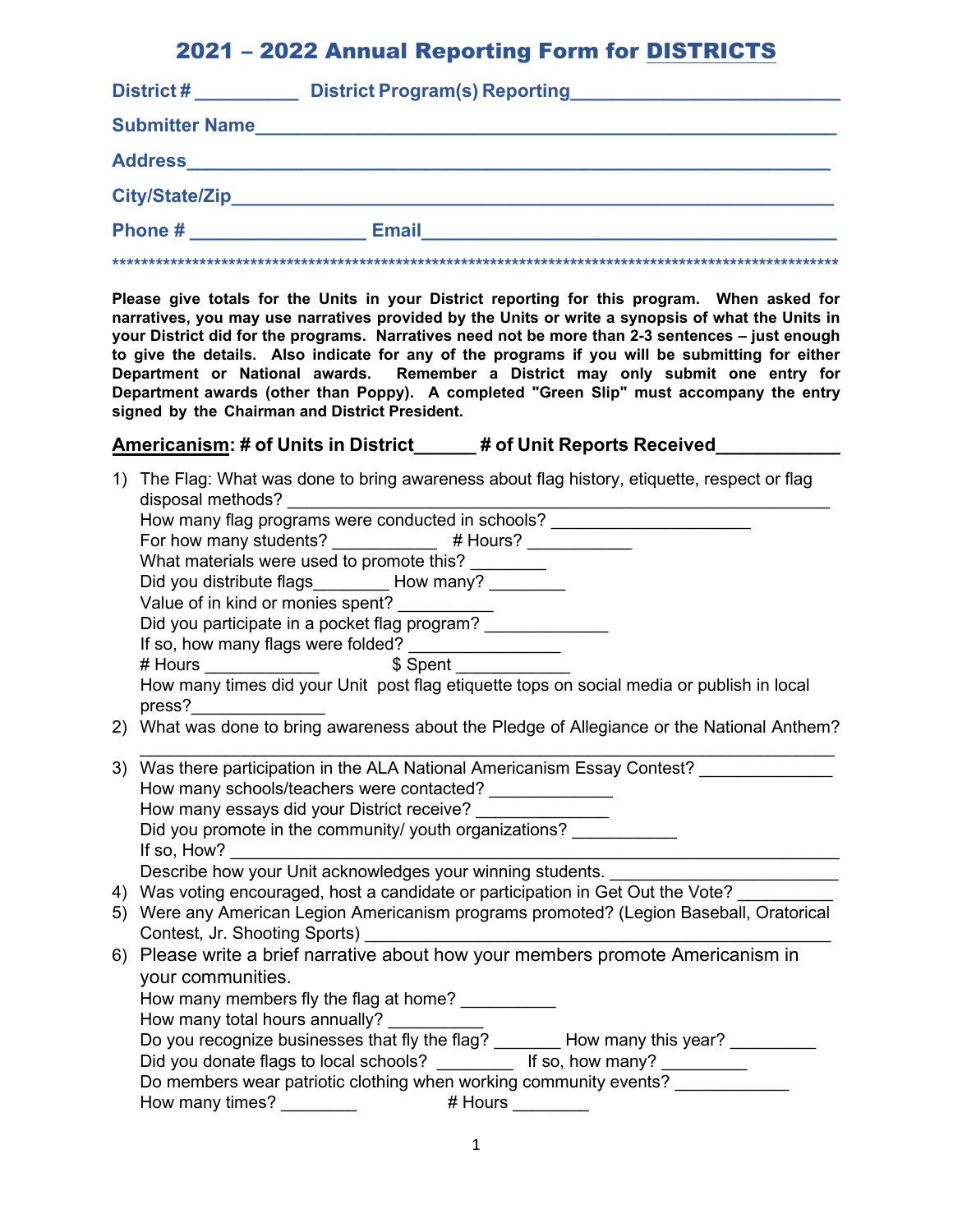|    | 7) How many members promoted the Flag Protection Amendment Act?<br>Did you publish articles in local papers or on your website/other social media?<br>Did you contact your State and Federal legislators regarding this Act? _______________<br>8) Did you submit for any Department or National Awards? _______________________ |  |  |  |  |
|----|----------------------------------------------------------------------------------------------------------------------------------------------------------------------------------------------------------------------------------------------------------------------------------------------------------------------------------|--|--|--|--|
|    | <b>Auxiliary Emergency Fund (AEF):</b><br># of Units in District______ # of Unit Reports Received______<br>1) What was done to inform members about the AEF, what it can do & how to apply?                                                                                                                                      |  |  |  |  |
|    |                                                                                                                                                                                                                                                                                                                                  |  |  |  |  |
|    | 2) Did any members in your District apply for assistance? _______________                                                                                                                                                                                                                                                        |  |  |  |  |
|    | How much was donated?                                                                                                                                                                                                                                                                                                            |  |  |  |  |
|    | 4) Were there any special projects used to raise funds at Unit level?<br>At District level?<br><u> 1980 - Jan Barat, martin a</u>                                                                                                                                                                                                |  |  |  |  |
|    | Chaplain: # of Units in District_______ # of Unit Reports Received_____                                                                                                                                                                                                                                                          |  |  |  |  |
|    | 1. How many Memorial Services were held? __________                                                                                                                                                                                                                                                                              |  |  |  |  |
|    | 2. Were there any Memorial Donations from your District? _______________________<br>If so, how many? $$$                                                                                                                                                                                                                         |  |  |  |  |
|    | 3. How many Units draped their Charters for a deceased member? _________________<br>4. How many Chaplains prepared & submitted a Book or Prayers? __________________                                                                                                                                                             |  |  |  |  |
|    | Children & Youth: # of Units in District____ # of Unit Reports Received_______                                                                                                                                                                                                                                                   |  |  |  |  |
|    | 1) How many activities for children and youth did Units in your District hold?<br>Please explain in a narrative what these activities were including the criteria listed above for<br>narratives.                                                                                                                                |  |  |  |  |
|    | 2) How many children did Units in your District serve this year, including any joint activities as a<br>Legion Family?                                                                                                                                                                                                           |  |  |  |  |
|    | Please provide more info in a narrative.<br>3) Did Units in your District promote KDH2?                                                                                                                                                                                                                                          |  |  |  |  |
| 4) | Please provide a narrative to explain how and your results.<br>How many Youth Hero or Good Deed Awards did Units in your District issue?<br>Please give details in a brief narrative                                                                                                                                             |  |  |  |  |
|    | 5) How many hours did members in your District donate to Youth Activities, including planning,<br>shopping and the activities themselves?                                                                                                                                                                                        |  |  |  |  |
|    | 6) How much money did Units in your District donate to benefit Veterans/Military children?                                                                                                                                                                                                                                       |  |  |  |  |
| 7) | Please attach a brief narrative to explain how your donations were given and received.<br>What is the value of in-kind donations that Units in your District received to benefit the<br>Children and Youth Program?                                                                                                              |  |  |  |  |
| 8) | Please write a brief narrative of what these items were and how they were used.<br>Did Units in your District donate to other child service charities? _____________                                                                                                                                                             |  |  |  |  |
| 9) | If so, what was the value in money and time spent? _____________________________<br>Please write a brief narrative to explain.<br>Please write and attach a narrative for any activities not reported above to support this<br>program. Remember to use the narrative criteria listed at the beginning of this report form.      |  |  |  |  |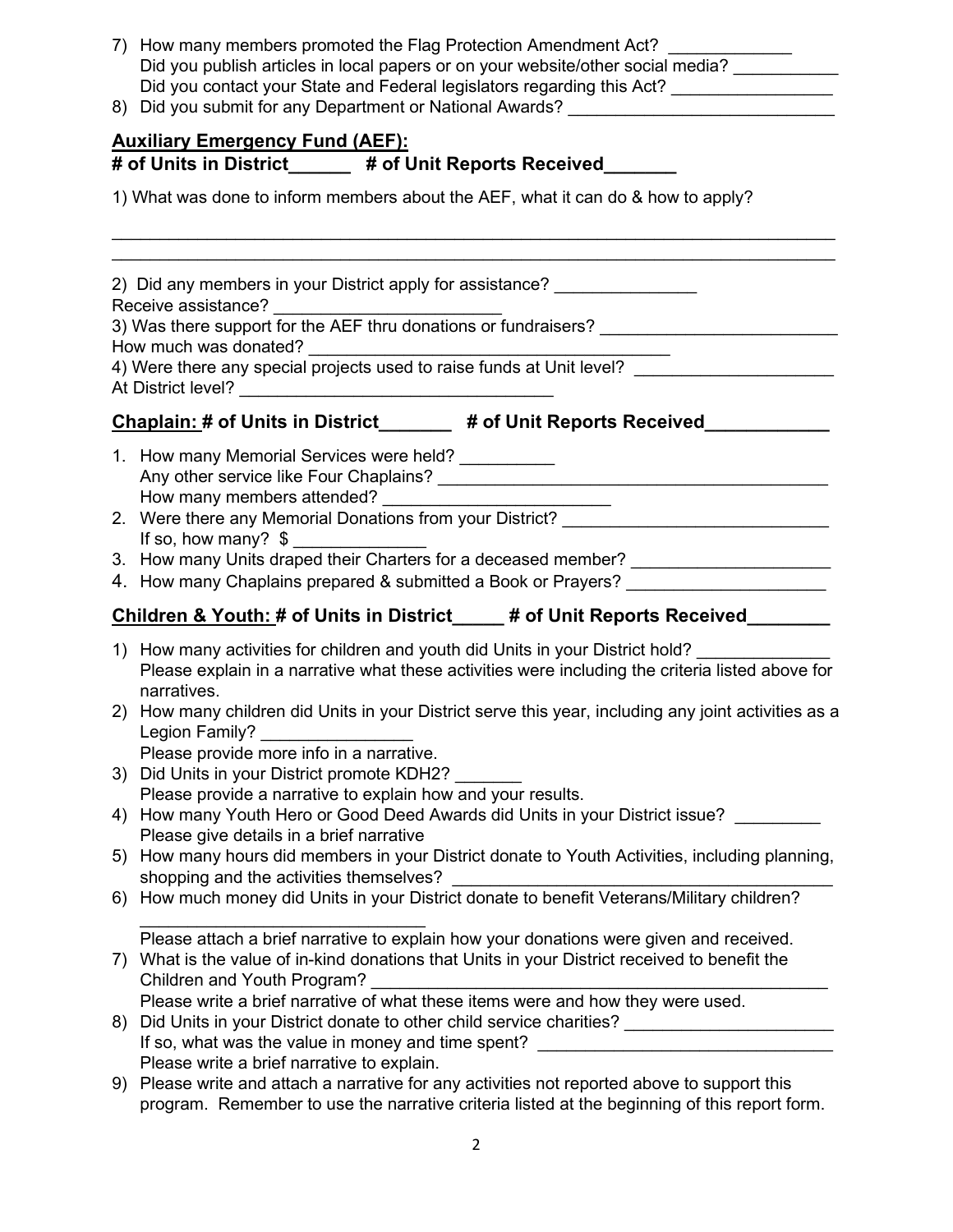# **Community Service: # of Units in District\_\_\_\_\_ # of Unit Reports Received\_\_\_\_\_\_**

- 1) What kind of projects/events did your members and Units in your District participate in to benefit their communities? (examples – blood drives, Scouting, community beautification) – please attach a brief narrative describing these efforts including hours volunteered, money spent/donated.
- 2) Did your District members or Units assist any homeless shelters, food banks, domestic violence shelters senor centers, nursing homes, etc. Please attach a brief narrative describing these efforts including hours, money spent/donated.
- 3) Did your Units or members volunteer and work with other organizations in their communities? – please attach a brief narrative describing these efforts including hours volunteered, money spent/donated.
- 4) Did the Units in your District adopt a special project in your community? Please attach a narrative with details.
- 5) Did the Units in your District participate in the Department Special Project "One pair of shoes can make a difference"? If so, please attach a brief narrative including how many shoes collected and their value, how many members participated and their hours volunteered, how many shelters benefited from their projects.
- 6) Did the Units in your District do any special projects to support veterans, servicemembers & their families? Please attach a brief narrative.

# **Constitution & Bylaws: # of Units in District\_\_\_\_ # of Unit Reports Received\_\_\_\_\_\_**

- 1) How many of the Units in your District updated their Standing Rules this year? Did your District update your Standing Rules this year?
- 2) How many Units have gender neutral Standing Rules according to the new directive from National? \_\_\_\_\_\_\_\_\_\_\_\_\_\_\_\_\_\_\_\_\_\_\_\_\_\_\_\_\_\_\_

Are your District governing documents (Constitution, Bylaws and Standing Rules) gender neutral?

- 3) How many Units give copies of the Unit Constitution to their members? The Unit Bylaws? \_\_\_\_\_\_\_\_\_\_ The Unit Standing Rules? Do Units in your District have copies of the District governing documents?
- 4) How many Units have a copy of Robert's Rules of Order, Newly Revised, 11<sup>th</sup> Edition at their Unit meetings? Do you have a copy of Robert's Rules of Order, Newly Revised, 11<sup>th</sup> Edition at your District meetings? \_\_\_\_\_\_\_\_\_\_\_\_

# **Education: # of Units in District \_\_\_\_\_\_ # of Unit Reports Received\_\_\_\_\_\_\_\_\_\_**

### Scholarships:

- 1) What was the total number of scholarships that Units in your District presented/awarded?
- $\overline{\phantom{a}}$  , where  $\overline{\phantom{a}}$ 2) What is the District total dollar amount from Questions #1?

 $\mathcal{L}_\text{max}$  , which is a set of the set of the set of the set of the set of the set of the set of the set of the set of the set of the set of the set of the set of the set of the set of the set of the set of the set of

- 3) Of the total in Question #2, how many scholarships and what was the dollar amount awarded to children of Veterans in your District?
- 4) Of the total in Question #2, how many scholarships and what was the dollar amount awarded to children of active military in your District?
- 5) Of the total in Question #2, how many scholarships and what was the dollar amount awarded to Student Veterans in your District?
- 6) What dollar amount did the Units in your District donate to Department scholarships?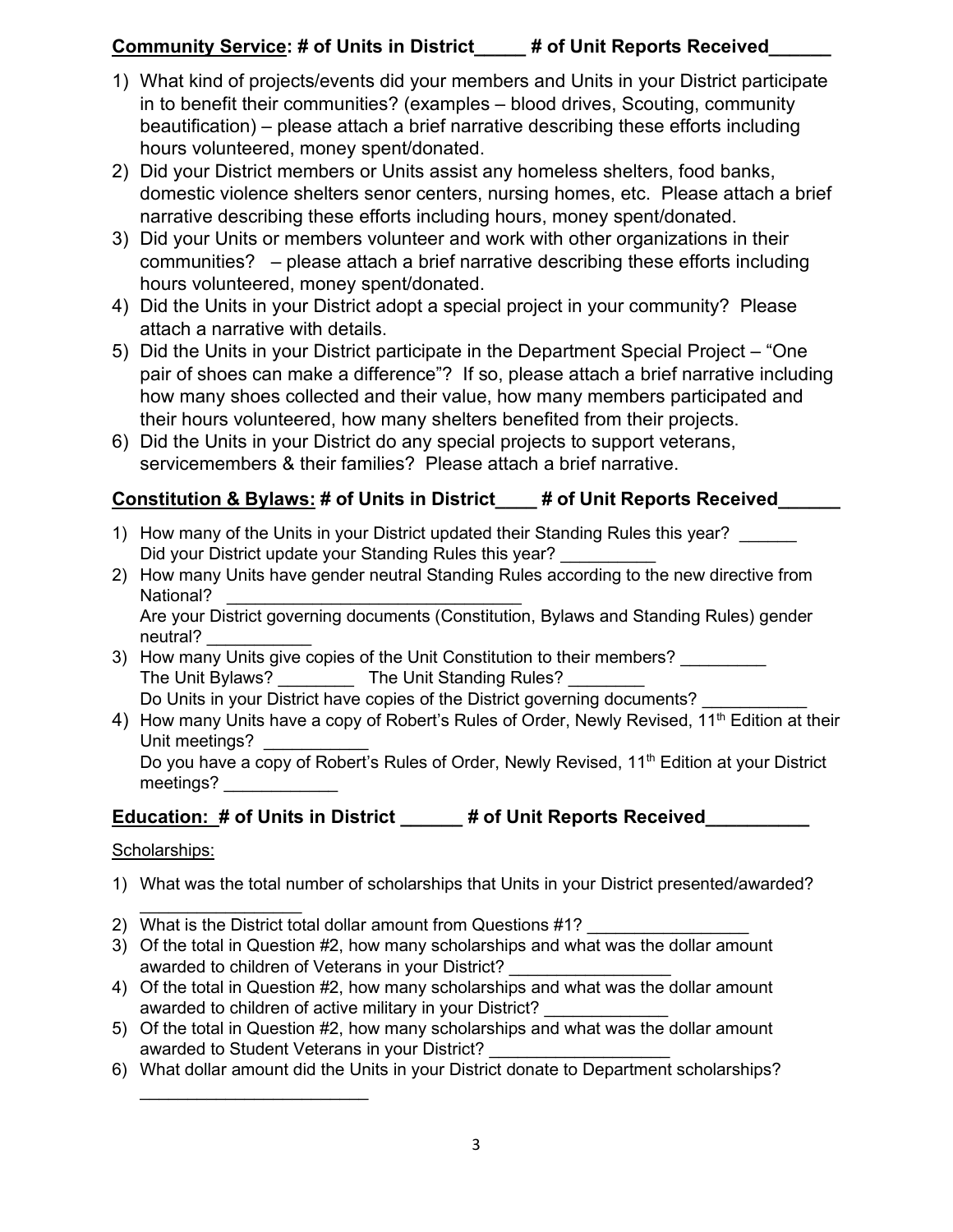7) If your District awarded any scholarship at the District level, please attach a brief narrative with details.

#### Veterans in Community Schools:

Did the Units in your District sponsor (co-sponsor with your Post) a presentation? Please include a brief narrative describing the age group and topic presented.

#### Give 10 to Education:

- 1) What was the approximate number of school supplies given in your District? \_\_\_\_\_\_\_\_\_\_
- 2) What was the approximate dollar value of school supplies given in your District?

*\*Note: The District Chairperson must supply a listing of Units (Unit name and #) for the Unit to receive a certificate*.

 Did your Unit participate in: National Education Week? Teacher Appreciation Week? Read Across America Day and promoting literacy? If so, please attach a brief narrative describing how you participated.

Other Educational Support:

If any Units reported supporting the Education Program by some other means, please attach a brief narrative with details of this activity.

### **ALA Girls State: # of Units in District\_\_\_\_ # of Unit Reports Received\_\_\_\_\_\_\_\_\_\_\_**

- 1) What methods do your Units utilize to recruit ALA Girls State delegates? Are they effective? Please attach a narrative with the details.
- 2) Did your Units successfully solicit funds from outside of the Legion Family to sponsor delegates to ALA Girls State?
	- If yes, please provide details in a brief narrative.
- 3) How many delegates did Units in your District sponsor for the 2021 session? Do they plan on increasing that number for the 2022 session? How many Delegates did your District sponsor? Do you plan to sponsor a District Delegate for the 2022 session?
- 4) Did your Units/District donate additional funds or purchase an item on our wish list? If yes, indicate the amount of the monetary donation, and/or list the donated items in a brief narrative.
- 5) Did you invite your delegate(s) to a Unit/District meeting or special event to report on their ALA Girls State experience?

If yes, attach a brief narrative with what the delegate(s) expressed was the most rewarding part of their experience.

### **Historian: # of Units in District \_\_\_\_\_\_ # of Units Reports Received \_\_\_\_\_\_\_\_\_\_**

1) How many Units have a Historian that actively keeps their history? District? \_\_\_\_\_\_\_\_\_\_

2) How many Units submitted a History Book?

History Scrapbook?

3) How many Units celebrate their Charter anniversary?

### **Junior Activities: # of Units in District\_\_\_\_ # of Units Reports Received \_\_\_\_\_\_\_\_**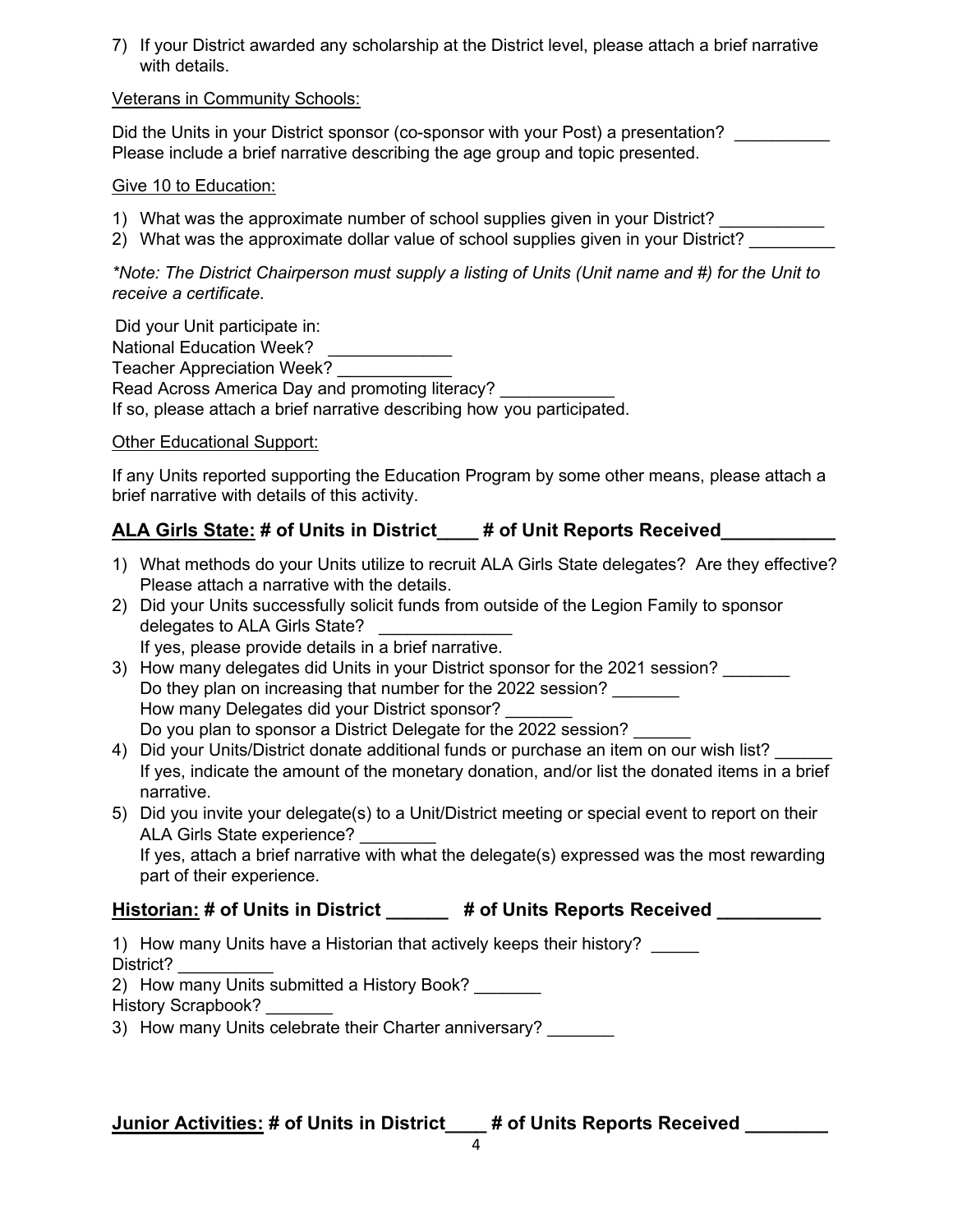- 1) How many Juniors in your District worked towards patches in the Patch Program? Did you remember to submit to Department Chairman to get them ordered to be presented at Department Convention?
- 2) Did Units in your District encourage younger SAL members to do the patches as well? If so, how many SAL members participated?
- 3) How many of the Junior members in your District attended the Junior Conference/Convention for National (held at the same time as Mission Training)?
- 4) How many Juniors in your District were involved in activities connected with our Auxiliary Programs (i.e. Americanism, Community Service, Poppy, VA & R etc.) If so, please attach a list of those included
- 5) Did any of your Junior members submit for or have been submitted for any awards this year for Junior Programs? If so, which one(s) – please attach details. Note: when you send your entries to the Department Chairman, please remember to send a completed Green Slip.
- 6) How many Units in your District have regular Junior meetings? Does your District have regular Junior meetings? If so, how often do they meet?
- 7) Did your Juniors in your District raise funds for a charity or special organization? If so, please attach a brief narrative with details as to how much was raised and who these funds were donated to.
- 8) How many Juniors does your District have graduating to Senior members this year? Did the Units have a ceremony for them? Would you like them included in the Department Ceremony at Department Convention in Sault Ste. Marie this July? If so, please attach their information.
- 9) How many Units in your District have a mentoring program for Juniors? If so, please attach a brief description of how they are mentored.

# **Leadership: # of Units in District\_\_\_\_\_\_ # of Units Reports Received \_\_\_\_\_\_\_\_\_\_**

- 1) How many Units in your District provided a Leadership Workshop for your members? If so, how many members attended? Did your District provide a Leadership Workshop for your members? If so, how many members attended?
- 2) How do the Units in your District guide their Unit members to be better leaders? How does your District guide members to be better leaders? Please attach a brief narrative explaining.
- 3) Attach a brief narrative explaining how the Units in your District and how your District mentors new members
- 4) Please explain in narrative form how the Units in your District and how at District level you encourage the chairmen of your programs to write narratives for reporting.

# **Legislative: # of Units in District\_\_\_\_\_\_ # of Units Reports Received \_\_\_\_\_\_\_\_\_\_**

- 1) How many members in your District communicated with their legislators?
- 2) How many responses were received from their legislators?

Please describe in your narrative, giving number of members who participated as well as answering the following questions:

- 3) How many Units in your District participated in Town Halls? Rallies? Legislative receptions?
- 4) Did your Units hold Legislative Meetings? # Held
	- # of Legislators who participated?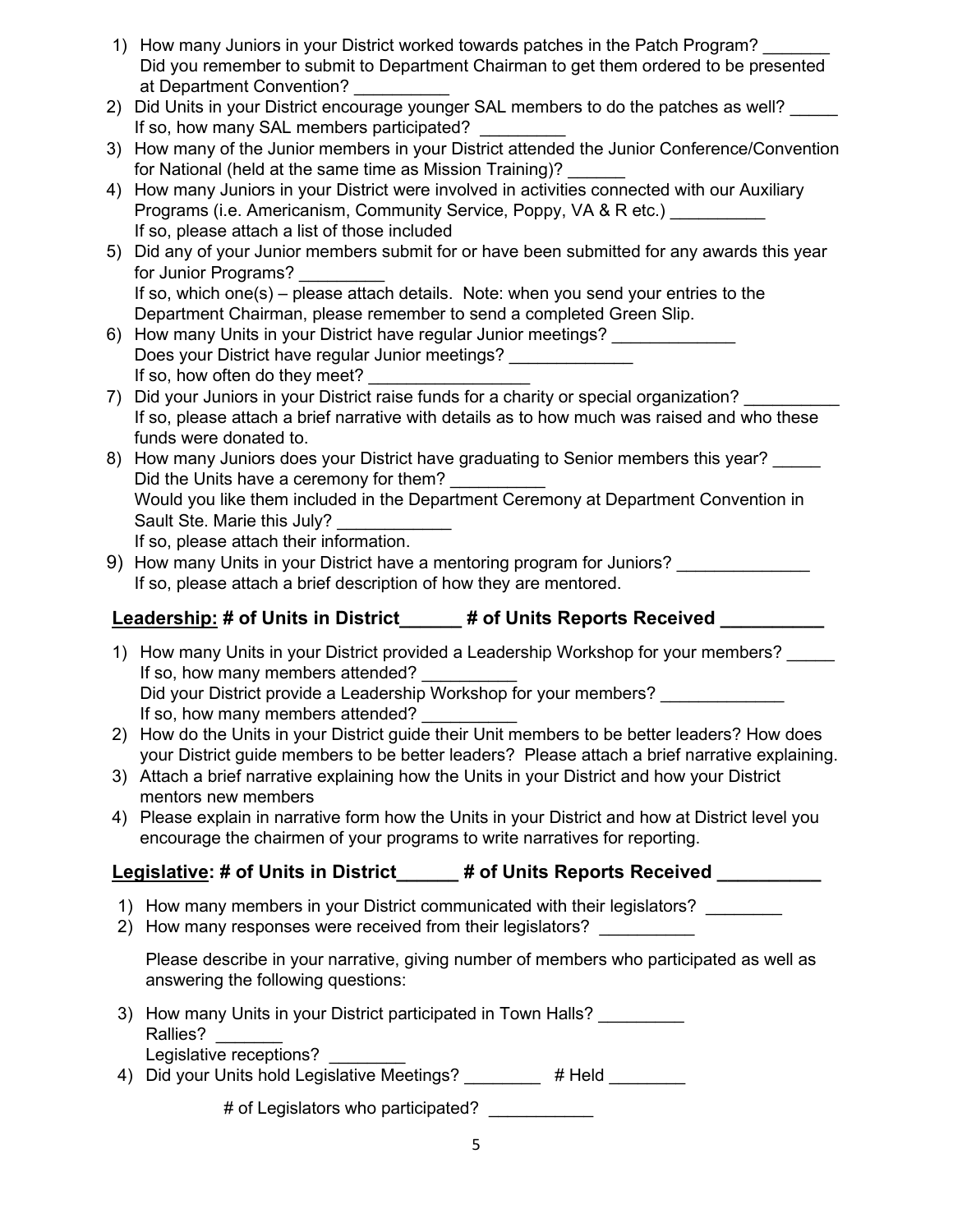|    | 5) How many of your District members subscribe to Legion's weekly updates?<br>Legislative Action Center? _____ Dispatch? _____ E-newsletters from officials? ________<br>6) Number of members that promoted the priorities of the American Legion? ___________<br>7) What methods were used to develop relationships with elected officials? ____________<br>8) Did your District members promote military absentee voting or voting?                                                                                                                                                                                                                                                                                                                                                                                                                                                                                                                                                                                                                                                                                                                                                                                                                                                                                                                                                 |  |  |  |  |
|----|---------------------------------------------------------------------------------------------------------------------------------------------------------------------------------------------------------------------------------------------------------------------------------------------------------------------------------------------------------------------------------------------------------------------------------------------------------------------------------------------------------------------------------------------------------------------------------------------------------------------------------------------------------------------------------------------------------------------------------------------------------------------------------------------------------------------------------------------------------------------------------------------------------------------------------------------------------------------------------------------------------------------------------------------------------------------------------------------------------------------------------------------------------------------------------------------------------------------------------------------------------------------------------------------------------------------------------------------------------------------------------------|--|--|--|--|
|    | Membership: # of Units in District_____# of Unit Reports Received ___                                                                                                                                                                                                                                                                                                                                                                                                                                                                                                                                                                                                                                                                                                                                                                                                                                                                                                                                                                                                                                                                                                                                                                                                                                                                                                                 |  |  |  |  |
|    | 1) How many members in your District earned the 5 x 5 Award?<br>2) How many members in your District earned the 10 x 10 Award?<br>3) How many Units in your District participated in "One Week of Caring & Sharing"?<br>If so, how many members did your District contact? __________________<br>4) How many Units in your District reached goal? _________<br>Did your District reach goal? __________ If so, when? _<br>5) How many Units in your District promoted the new eligibility through the Legion Act?<br>How many new members did your District gain through this new eligibility?<br>6) How many Units in your District promoted the change to include "spouses" rather than<br>"wives" in the change in ALA eligibility? ______________________<br>How many new members did your District gain?<br>7) How many Units in your District held a Membership Rally? __________<br>How many new members did your District gain?<br>8) What Department Awards does your District have an entry for?<br>Units Awards: Chloe O'Neil Cup _______ Doyle Cup ______ Gladys Taylor Citation _<br>Orlene Pennnington Citation _________ Patricia Donald Citation ________<br>District Award: Elizabeth Lyons Citation ________<br>Note: Remember to submit a completed Green slip with each entry.<br>9) Please write a brief narrative with recommendations for the membership team. |  |  |  |  |
|    | Music: # of Units in District______ # of Unit Reports Received _________                                                                                                                                                                                                                                                                                                                                                                                                                                                                                                                                                                                                                                                                                                                                                                                                                                                                                                                                                                                                                                                                                                                                                                                                                                                                                                              |  |  |  |  |
|    | Please write a brief narrative answering the following questions:                                                                                                                                                                                                                                                                                                                                                                                                                                                                                                                                                                                                                                                                                                                                                                                                                                                                                                                                                                                                                                                                                                                                                                                                                                                                                                                     |  |  |  |  |
| 4) | 1) What role does music play in the meetings of your Units?<br>Of your District? What songs do you incorporate?<br>If music does not play a role, why not?<br>2) If you do a Memorial Service, how do you incorporate music? Units/District<br>3) How do you incorporate music into your holiday celebrations? Units/District<br>Do you have members in your District that contribute their musical talents to their<br>communities (church choir, community band, etc.)?                                                                                                                                                                                                                                                                                                                                                                                                                                                                                                                                                                                                                                                                                                                                                                                                                                                                                                             |  |  |  |  |
|    | National Security: # of Units in District___# of Unit Reports Received ___                                                                                                                                                                                                                                                                                                                                                                                                                                                                                                                                                                                                                                                                                                                                                                                                                                                                                                                                                                                                                                                                                                                                                                                                                                                                                                            |  |  |  |  |
|    | 1) How many Units supported the American Legion National Security Program (CERT<br>Training)?<br>2) How many Units purchased/presented Blue or Gold Star banners?                                                                                                                                                                                                                                                                                                                                                                                                                                                                                                                                                                                                                                                                                                                                                                                                                                                                                                                                                                                                                                                                                                                                                                                                                     |  |  |  |  |
|    | How many of each?<br>3) How many Units participated in Welcome Home activities?<br>If so, please give details.<br>4) How many members donated blood? _________ Worked at a blood drive? __________                                                                                                                                                                                                                                                                                                                                                                                                                                                                                                                                                                                                                                                                                                                                                                                                                                                                                                                                                                                                                                                                                                                                                                                    |  |  |  |  |
|    | How many donated food for those donating blood?<br>What was the monetary value?<br>5) How many Units observe the POW/MIA Empty Chair at official meetings? ________<br>Does your District observe the POW/MIA Empty Chair at official meetings?<br>How many Post Homes have a POW/MIA table display?                                                                                                                                                                                                                                                                                                                                                                                                                                                                                                                                                                                                                                                                                                                                                                                                                                                                                                                                                                                                                                                                                  |  |  |  |  |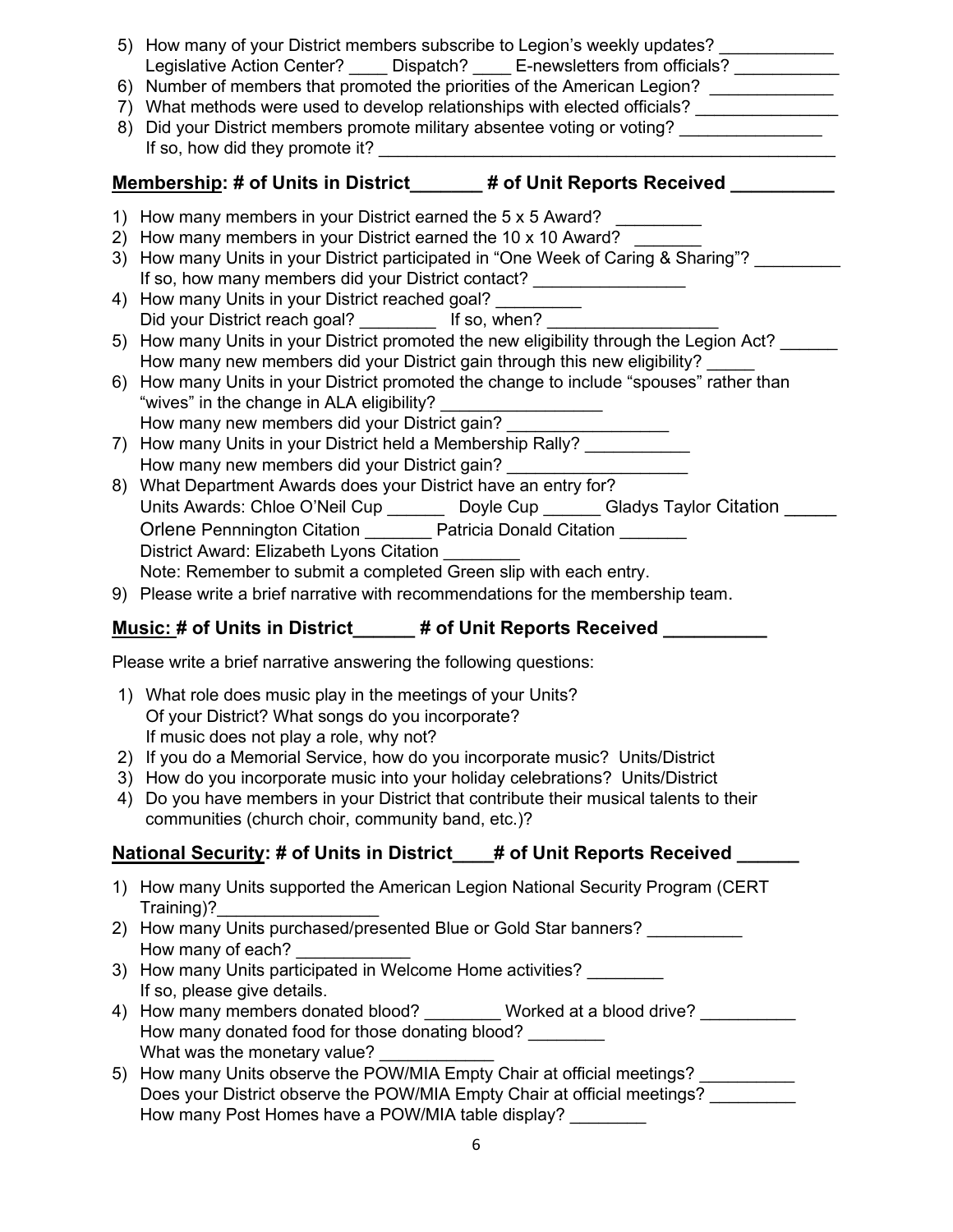- 6) How many Units addressed the emotional & social needs of active, reserve & transitioning military servicemembers & their families?
- 7) How many Units assist military spouses in getting & maintaining employment? Promote Job Fairs?
- 8) How many Units explain to members about RED Fridays? (Remember Everyone Deployed)

 $\frac{1}{2}$ How many Units reported participation? How many members participate?

# **Past Presidents Parley: # of Units in District\_\_\_# of Unit Reports Received \_\_\_\_**

- 1) How many Units in your District promoted mentor opportunities for your members?
- 2) How many Past Presidents support/assist the Units in your District? How many support/assist your District? \_\_\_\_\_\_\_\_
- 3) How many Units in your District promote & submit nominations for Unit Member of the Year?
- $\frac{1}{2}$ 4) How many Units in your District promote & submit nominations for the Salute to Servicewomen Award?
- 5) How many Units in your District donated to our Department Medical Scholarship Award?

 $\frac{1}{2}$ Host a fundraiser? \_\_\_\_\_\_\_\_ How much was raised or donated? Did you donate at the District level?

# **Poppy:** # of Units in District\_\_\_\_\_ # of Unit Reports Received

1) How do Units in your District bring awareness of the poppies to their members & to the public? The contract of the contract of the contract of the contract of the contract of the contract of the contract of the contract of the contract of the contract of the contract of the contract of the contract of the co

 $\_$  , and the set of the set of the set of the set of the set of the set of the set of the set of the set of the set of the set of the set of the set of the set of the set of the set of the set of the set of the set of th How many poppies did Units in your District order this year? Was this an increase or a decrease from last year? How many did they distribute?

How many did they use in displays, decorations, etc.

What were some of the most creative uses of the poppy? \_\_\_\_\_\_\_\_\_\_\_\_\_\_\_\_\_\_\_\_\_\_\_\_\_

- $\_$  , and the set of the set of the set of the set of the set of the set of the set of the set of the set of the set of the set of the set of the set of the set of the set of the set of the set of the set of the set of th 2) When do your Units distribute poppies? How many times a year?
- 3) Do your Units thank businesses who assist in poppy distribution (allow you to display poppies/allow you to set up a table in front of their business for distribution, etc.)?
- $\_$  , and the set of the set of the set of the set of the set of the set of the set of the set of the set of the set of the set of the set of the set of the set of the set of the set of the set of the set of the set of th 4) How do your Units use the restricted funds raised during poppy distribution?
- 5) What publicity or advertising do your Units use for the poppy program?
- 6) Do Units in your District promote the poppy poster contest? \_\_\_\_\_\_\_\_\_\_\_\_\_\_\_\_ If so, how and where?

How many poppy posters did Units in your District receive?

7) How many Units have a Miss Poppy? How were they selected?

8) How many Units in your District participate in National Poppy Day?

# **Public Relations: # of Units in District\_\_\_\_\_ # of Unit Reports Received \_\_\_\_\_\_**

1) How did Units in your District promote a positive image in their communities?

 $\_$  , and the set of the set of the set of the set of the set of the set of the set of the set of the set of the set of the set of the set of the set of the set of the set of the set of the set of the set of the set of th

\_\_\_\_\_\_\_\_\_\_\_\_\_\_\_\_\_\_\_\_\_\_\_\_\_\_\_\_\_\_\_\_\_\_\_\_\_\_\_\_\_\_\_\_\_\_\_\_\_\_\_\_\_\_\_\_\_\_\_\_\_\_\_\_\_\_\_\_\_\_\_\_\_  $\_$  , and the set of the set of the set of the set of the set of the set of the set of the set of the set of the set of the set of the set of the set of the set of the set of the set of the set of the set of the set of th